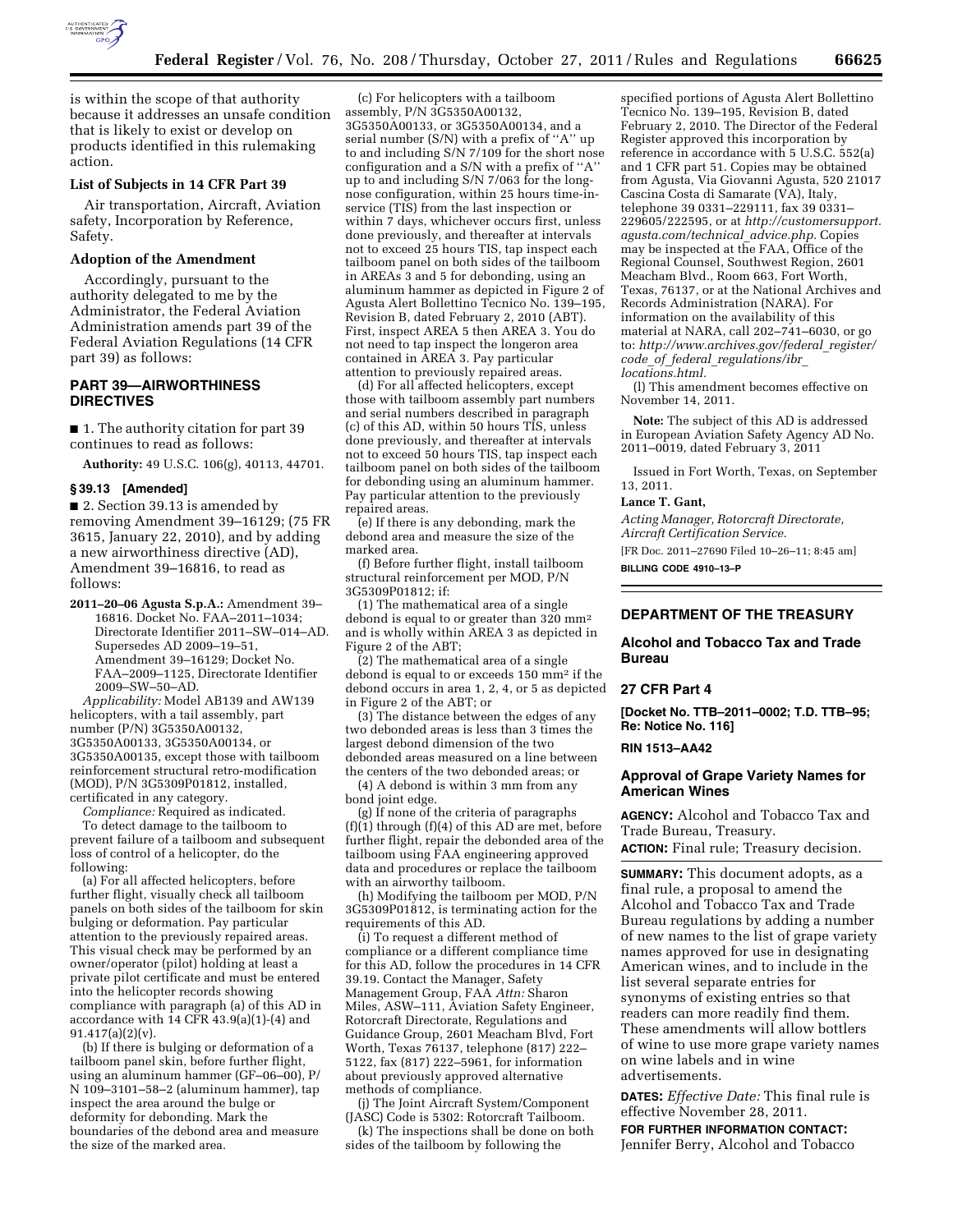Tax and Trade Bureau, Regulations and Rulings Division, P.O. Box 18152, Roanoke, VA 24014; telephone 202– 453–1039, ext. 275.

# **SUPPLEMENTARY INFORMATION:**

#### **Background**

#### *TTB Authority*

Section 105(e) of the Federal Alcohol Administration Act (FAA Act), 27 U.S.C. 205(e), authorizes the Secretary of the Treasury to prescribe regulations for the labeling of wine, distilled spirits, and malt beverages. The FAA Act requires that these regulations, among other things, prohibit consumer deception and the use of misleading statements on labels, and ensure that labels provide the consumer with adequate information as to the identity and quality of the product. The Alcohol and Tobacco Tax and Trade Bureau (TTB) administers the regulations promulgated under the FAA Act.

### *Use of Grape Variety Names on Wine Labels*

Part 4 of the TTB regulations (27 CFR part 4) sets forth the standards promulgated under the FAA Act for the labeling and advertising of wine. Section 4.23 of the TTB regulations (27 CFR 4.23) sets forth rules for varietal (grape type) labeling. Paragraph (a) of that section sets forth the general rule that the names of one or more grape varieties may be used as the type designation of a grape wine only if the wine is labeled with an appellation of origin as defined in § 4.25 (27 CFR 4.25). Under paragraphs (b) and (c), a wine bottler may use the name of a single grape variety on a label as the type designation of a wine if not less than 75 percent of the wine (or 51 percent in certain limited circumstances) is derived from grapes of that variety grown in the labeled appellation of origin area. Under paragraph (d), a bottler may use two or more grape variety names as the type designation of a wine if all the grapes used to make the wine are of the labeled varieties and if the percentage of the wine derived from each grape variety is shown on the label (and with additional rules in the case of multicounty and multistate appellations of origin). Paragraph (e) of § 4.23 provides that only a grape variety name approved by the TTB Administrator may be used as a type designation for an American wine and states that a list of approved grape variety names appears in subpart J of part 4.

Within subpart J of part 4, the list of prime grape variety names and their synonyms approved for use as type designations for American wines

appears in § 4.91 (27 CFR 4.91). Alternative grape variety names temporarily authorized for use are listed in § 4.92 (27 CFR 4.92). Finally, § 4.93 (27 CFR 4.93) sets forth rules for the approval of grape variety names.

### **Approval of Grape Variety Names**

Section 4.93 provides that any interested person may petition the Administrator for the approval of a grape variety name and that the petition should provide evidence of the following:

• That the new grape variety is accepted;

• That the name for identifying the grape variety is valid;

• That the variety is used or will be used in winemaking; and

• That the variety is grown and used in the United States.

Section 4.93 further provides that documentation submitted with the petition may include:

• A reference to the publication of the name of the variety in a scientific or professional journal of horticulture or a published report by a professional, scientific, or winegrowers' organization;

• A reference to a plant patent, if patented; and

• Information pertaining to the commercial potential of the variety, such as the acreage planted and its location or market studies.

Section 4.93 also places certain eligibility restrictions on the approval of grape variety names. TTB will not approve a name:

• If it has previously been used for a different grape variety;

• If it contains a term or name found to be misleading under § 4.39 (27 CFR 4.39); or

• If it contains the term ''Riesling.''

Typically, if TTB determines that the evidence submitted with a petition supports approval of the grape variety name, TTB will send a letter of approval to the petitioner advising the petitioner that TTB will propose to add the grape variety name to the list of approved grape variety names in § 4.91 at a later date. After one or more approvals have been issued, a notice of proposed rulemaking will be prepared for publication in the **Federal Register**  proposing to add the name(s) to the § 4.91 list, with opportunity for public comment. In the event that one or more comments or other information demonstrate the inappropriateness of an approval action, TTB will determine not to add the grape variety name in question to the list and will advise the original petitioner that the name is no longer approved.

#### **Notice of Proposed Rulemaking**

On January 20, 2011, TTB published Notice No. 116 in the **Federal Register**  (76 FR 3573) proposing to add a number of grape variety names to the list of approved names in § 4.91, either as a grape variety not already listed or as a synonym for an existing listed name. Most of the name proposals were based on petitions that TTB had received and approved, and the evidence that had been submitted in support of each petitioned for name is summarized in the preamble to Notice No. 116. These names, on which TTB solicited comments, are as follows:

Auxerrois Biancolella Black Monukka **Blaufränkish** Brianna Cabernet Diane Cabernet Doré Canaiolo Carignan Corot noir Crimson Cabernet Erbaluce Favorite Forastera Freedom Frontenac Frontenac gris Garnacha Garnacha blanca Geneva Red 7 Graciano Grenache blanc Grenache noir Grüner Veltliner Interlaken La Crescent Lagrein Louise Swenson Lucie Kuhlmann Mammolo Marquette Monastrell Montepulciano Negrara Negro Amaro Nero d'Avola Noiret Peloursin Petit Bouschet Petit Manseng Piquepoul blanc (Picpoul) Prairie Star Reliance Rondinella Sabrevois Sagrantino St. Pepin St. Vincent Sauvignon gris Valiant Valvin Muscat Vergennes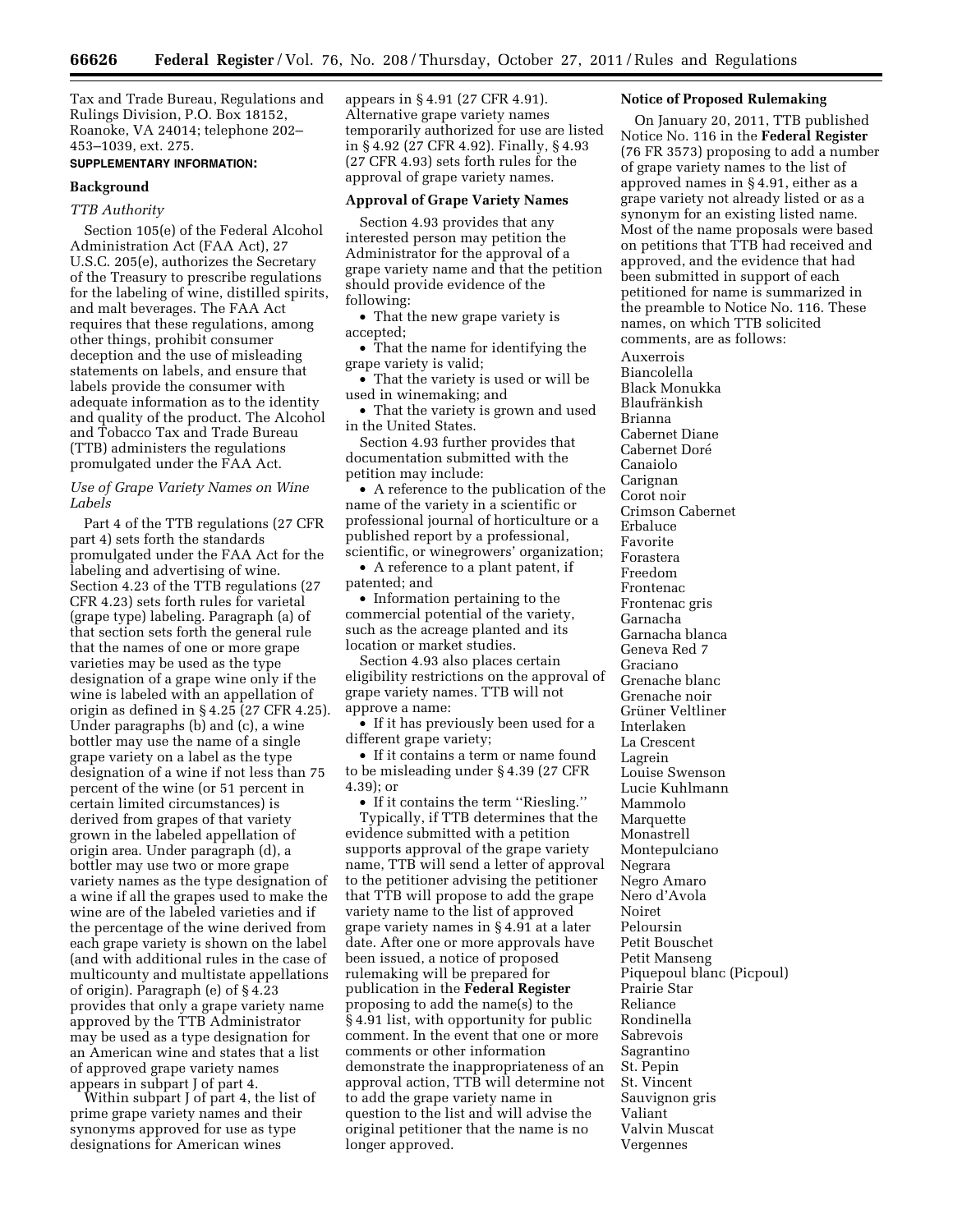```
Vermentino 
Wine King 
Zinthiana 
Zweigelt
```
TTB also invited comments on three petitioned-for grape names that TTB did not approve by letter—Canaiolo Nero, Moscato Greco, and Princess. In addition, TTB requested comments on a petition requesting that two grape variety names currently listed in § 4.91 as separate varieties—Petite Sirah and Durif—be recognized as synonyms. The petitions for these grape names are also summarized in the preamble to Notice No. 116.

TTB also proposed to reformat the § 4.91 grape list to include separate entries for synonyms of existing entries so that readers can more readily find a particular name. When Notice No. 116 was published, the list was structured as an alphabetical list of prime grape names, with any synonym appearing only in parenthesis after the prime grape name. For example, the name ''Black Malvoisie'' was only listed in § 4.91 as a synonym after the prime name, ''Cinsaut.'' A reader trying to determine if ''Black Malvoisie'' is an approved grape variety name might not see it in an alphabetical list that set forth ''Cinsaut'' at the beginning of the line where the ''Black Malvoisie'' synonym appears.

TTB also believes the current format suggests that synonyms are in some way not as valid as grape names as prime names when, in fact, every name in § 4.91, whether a prime name or a synonym, is equally acceptable for use as a type designation for an American wine. TTB therefore proposed in Notice No. 116 to eliminate the word ''prime'' from the heading of § 4.91, as well as from the second sentence of the introductory text of that section, and to list each synonym in the same way as a prime name. As a result, § 4.91 would simply set forth a list of grape names that have been approved as type designations for American wines, followed, in parentheses, by any approved synonyms for that name.

Finally, TTB proposed to correct a technical error in § 4.91, that is, the misspelling of the grape name ''Agawam'' as ''Agwam.'' In addition to correcting this error, TTB proposed to allow the use of the misspelling ''Agwam'' for a period of one year after publication of the final rule so that anyone holding a COLA with the misspelling has sufficient time to obtain new labels.

### **Comments Received**

TTB received 35 comments in response to Notice No. 116, most of

them generally supportive of the proposed amendments. Of these, 28 specifically support the proposal to recognize Petite Sirah and Durif as synonyms. Many of the latter are identical letters that cite the DNA research, summarized in Notice No. 116, of Dr. Carole Meredith at the University of California at Davis (UC Davis) into the identity of the Petite Sirah grape variety. They also cite as additional evidence two publications that recognize the names ''Petite Sirah'' and ''Durif'' as synonyms. One commenter expresses concern about new clones being required to be marketed as ''Durif,'' a name he notes has little market presence. In response to the last comment, TTB notes that the proposal to recognize the names as synonymous will not require that clones be marketed as ''Durif''; in fact, the reverse is true: The proposal will allow growers and vintners to use the names interchangeably.

TTB received two comments specifically in favor of the proposal to recognize Blaufränkisch as a synonym for Lemberger/Limberger, both commenters stating that they are growers of the variety.

TTB received a comment from Cornell University objecting to the proposed name for the new listing of the grape variety Geneva Red 7, which was bred at Cornell. The commenter, a Cornell plant varieties and germplasm licensing associate, states that Cornell does not approve of the name ''Geneva Red 7,'' but does approve of the name ''Geneva Red.'' TTB notes, however, that the name evidence in the petition for Geneva Red 7 included bulletins published by Cornell and a page from UC Davis's National Grape Registry. Both of these publications use the names ''Geneva Red 7'' and ''GR 7''; neither uses the name ''Geneva Red.'' Further, TTB did not propose the name ''GR 7'' because it did not believe consumers would recognize that name as a grape variety name. Although TTB understands the interest of Cornell in the determination of what name should be used for a grape variety developed under its auspices, § 4.93 requires some evidence to establish the validity of the name. Of course, TTB would be willing to reconsider this matter following receipt of a petition under § 4.93 with appropriate evidence supporting use of the name ''Geneva Red.''

One comment objects to including in the list grape varieties that are not cultivated widely enough for their names to be meaningful to consumers. The commenter states that varieties such as Sauvignon gris, Valvin Muscat, and Cabernet Diane are recent, only

marginally planted hybrid varieties that have been given names which will lead the public into believing they are *Vitis vinifera* varieties. This commenter does, however, express approval of the listing of *Vitis vinifera* variety names such as Auxerrois or Grüner Veltliner, grapes that the commenter describes as widely accepted internationally.

TTB does not agree with the suggestion that a grape variety must be widely cultivated to merit inclusion in the list of approved grape names in § 4.91. Section 4.93 merely provides in this regard that the variety must be ''grown and used in the United States'' without specifying the extent which such growth and use must exist. With regard to hybrid varieties, TTB notes that they have a place in the U.S. wine industry, are popular in areas of the country where the climate makes the cultivation of *Vitis vinifera* varieties challenging, and are not per se outside the scope of approval under § 4.93. TTB therefore sees no reason to exclude from § 4.91 hybrid grape variety names that otherwise meet the standard for approval under § 4.93.

Additionally, TTB does not agree that the names Sauvignon gris, Valvin Muscat, and Cabernet Diane are misleading. Sauvignon gris, a pinkskinned mutation of the Sauvignon blanc variety is, in fact, a *Vitis vinifera*  grape. Moreover, TTB notes that Valvin Muscat was developed from a crossing of Muscat Ottonel and Muscat du Moulin, while Cabernet Diane was bred from a cross of Cabernet Sauvignon and Norton. Because these latter grapes were developed from *Vitis vinifera* varieties and share both part of the name and some of the varietal characteristics of those grapes, TTB finds that they are not misleading.

Another commenter opined that some of the proposed names seem either ''self-indulgent or outright silly for a wine varietal,'' citing the name ''Princess'' as an example. TTB notes that § 4.93 does not provide for disapproval of a name because it appears to be self-indulgent or silly. So long as the name is a valid identifier of the grape variety, TTB believes that the decision whether to include it on a wine label or in a wine advertisement is a subjective matter that is best left to the wine industry.

Finally, one commenter favored recognizing Primitivo as a synonym for Zinfandel. Another commenter objected to the varietal (grape type) labeling regulations contained in § 4.23, which allow a varietal designation on a label if 75 percent (or 51 percent in the case of wine made from *Vitis labrusca*  varieties) of the wine is derived from the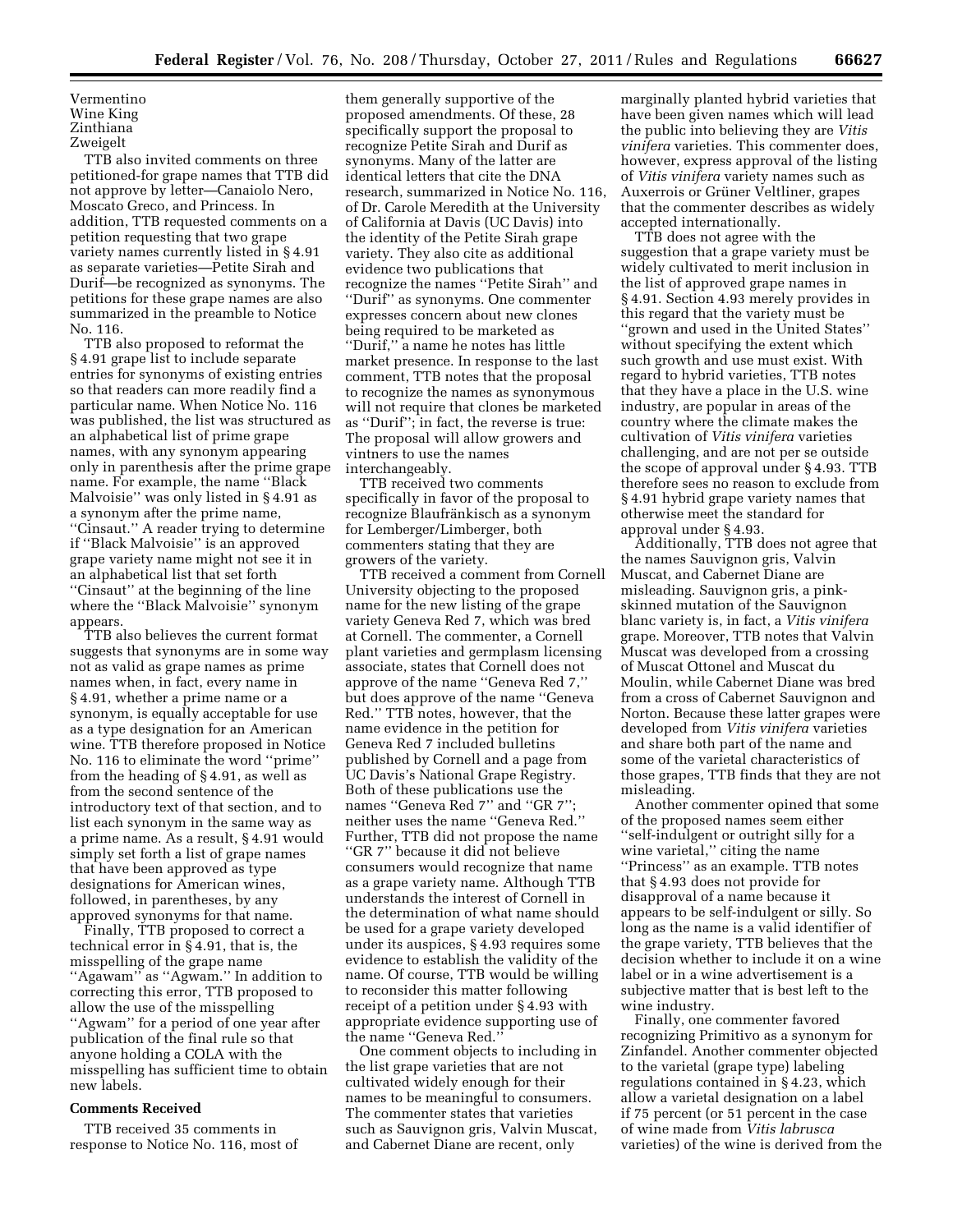labeled grape variety; this commenter believes these percentages are too low and are misleading to consumers. Because neither of these issues was raised in Notice No. 116 for public comment, TTB believes that it would be inappropriate to include the suggested changes in this final rule document.

### **TTB Finding**

After careful review of the comments discussed above, TTB has determined that it is appropriate to adopt the proposed regulatory changes contained in Notice No. 116. In addition, TTB notes that with the removal of the word ''prime'' from § 4.91, it would also be appropriate to remove the word ''prime'' from § 4.92, the list of alternative grape variety names temporarily authorized for use. Accordingly, this document removes the word ''prime'' wherever it appears in § 4.92.

#### **Regulatory Flexibility Act**

TTB certifies under the provisions of the Regulatory Flexibility Act (5 U.S.C. 601 *et seq.*) that this final rule will not have a significant economic impact on a substantial number of small entities. The decision of a grape grower to petition for a grape variety name approval, or the decision of a wine bottler to use an approved name on a label or in an advertisement, is entirely at the discretion of the grower or bottler. This regulation does not impose any new reporting, recordkeeping, or other administrative requirements. Accordingly, a regulatory flexibility analysis is not required.

### **Executive Order 12866**

This final rule is not a significant regulatory action as defined by Executive Order 12866. Therefore, it requires no regulatory assessment.

### **Drafting Information**

Jennifer Berry of the Regulations and Rulings Division, Alcohol and Tobacco Tax and Trade Bureau, drafted this document.

# **List of Subjects in 27 CFR Part 4**

Administrative practice and procedure, Advertising, Customs duties and inspection, Imports, Labeling, Packaging and containers, Reporting and recordkeeping requirements, Trade practices, Wine.

### **Amendments to the Regulations**

For the reasons discussed in the preamble, TTB amends 27 CFR part 4 as set forth below:

### **PART 4—LABELING AND ADVERTISING OF WINE**

■ 1. The authority citation for 27 CFR part 4 continues to read as follows:

**Authority:** 27 U.S.C. 205, unless otherwise noted.

- 2. Section 4.91 is amended:
- a. By removing the word "prime" from the section heading and from the second sentence of the introductory text;

■ b. By adding the word "variety" to the second sentence of the introductory text after the second use of ''grape''; and ■ c. In the list of grape variety names following the introductory text, by removing the entries for ''Agwam'', ''Carignane'', ''Durif'', ''Grenache'', ''Limberger (Lemberger)'', ''Malvasia bianca'', and ''Petite Sirah'' and by adding new entries in alphabetical order to read as follows:

### **§ 4.91 List of approved names.**

\* \* \* \* \* Agawam \* \* \* \* \* Auxerrois \* \* \* \* \* Biancolella \* \* \* \* \* Black Malvoisie (Cinsaut) Black Monukka Black Muscat (Muscat Hamburg) \* \* \* \* \* Blaufränkish (Lemberger, Limberger) \* \* \* \* \* Brianna \* \* \* \* \* Cabernet Diane Cabernet Doré \* \* \* \* \* Canaiolo (Canaiolo Nero) Canaiolo Nero (Canaiolo) \* \* \* \* \* Carignan (Carignane) Carignane (Carignan) \* \* \* \* \* Corot noir \* \* \* \* \* Crimson Cabernet \* \* \* \* \* Durif (Petite Sirah) \* \* \* \* \* Erbaluce Favorite \* \* \* \* \* Forastera \* \* \* \* \* Freedom \* \* \* \* \* French Colombard (Colombard) Frontenac Frontenac gris \* \* \* \* \*

Fumé blanc (Sauvignon blanc) \* \* \* \* \* Garnacha (Grenache, Grenache noir) Garnacha blanca (Grenache blanc) \* \* \* \* \* Geneva Red 7 \* \* \* \* \* Graciano \* \* \* \* \* Grenache (Garnacha, Grenache noir) Grenache blanc (Garnacha blanca) Grenache noir (Garnacha, Grenache) \* \* \* \* \* Grüner Veltliner \* \* \* \* \* Interlaken \* \* \* \* \* Island Belle (Campbell Early) \* \* \* \* \* La Crescent \* \* \* \* \* Lagrein \* \* \* \* \* Lemberger (Blaufränkish, Limberger) \* \* \* \* \* Limberger (Blaufränkisch, Lemberger) Louise Swenson Lucie Kuhlmann \* \* \* \* \* Malvasia bianca (Moscato greco) Mammolo \* \* \* \* \* Marquette \* \* \* \* \* Mataro (Monastrell, Mourvèdre) \* \* \* \* \* Melon (Melon de Bourgogne) \* \* \* \* \* Monastrell (Mataro, Mourvèdre) \* \* \* \* \* Montepulciano \* \* \* \* \* Moscato greco (Malvasia bianca) Mourvèdre (Mataro, Monastrell) \* \* \* \* \* Muscat Canelli (Muscat blanc) \* \* \* \* \* Negrara \* \* \* \* \* Negro Amaro Nero d'Avola \* \* \* \* \* Noiret \* \* \* \* \* Peloursin Petit Bouschet Petit Manseng \* \* \* \* \* Petite Sirah (Durif)  $\star$   $\star$ Picpoul (Piquepoul blanc)  $\star$   $\quad$   $\star$   $\quad$   $\star$ Pinot Grigio (Pinot gris) \* \* \* \* \*